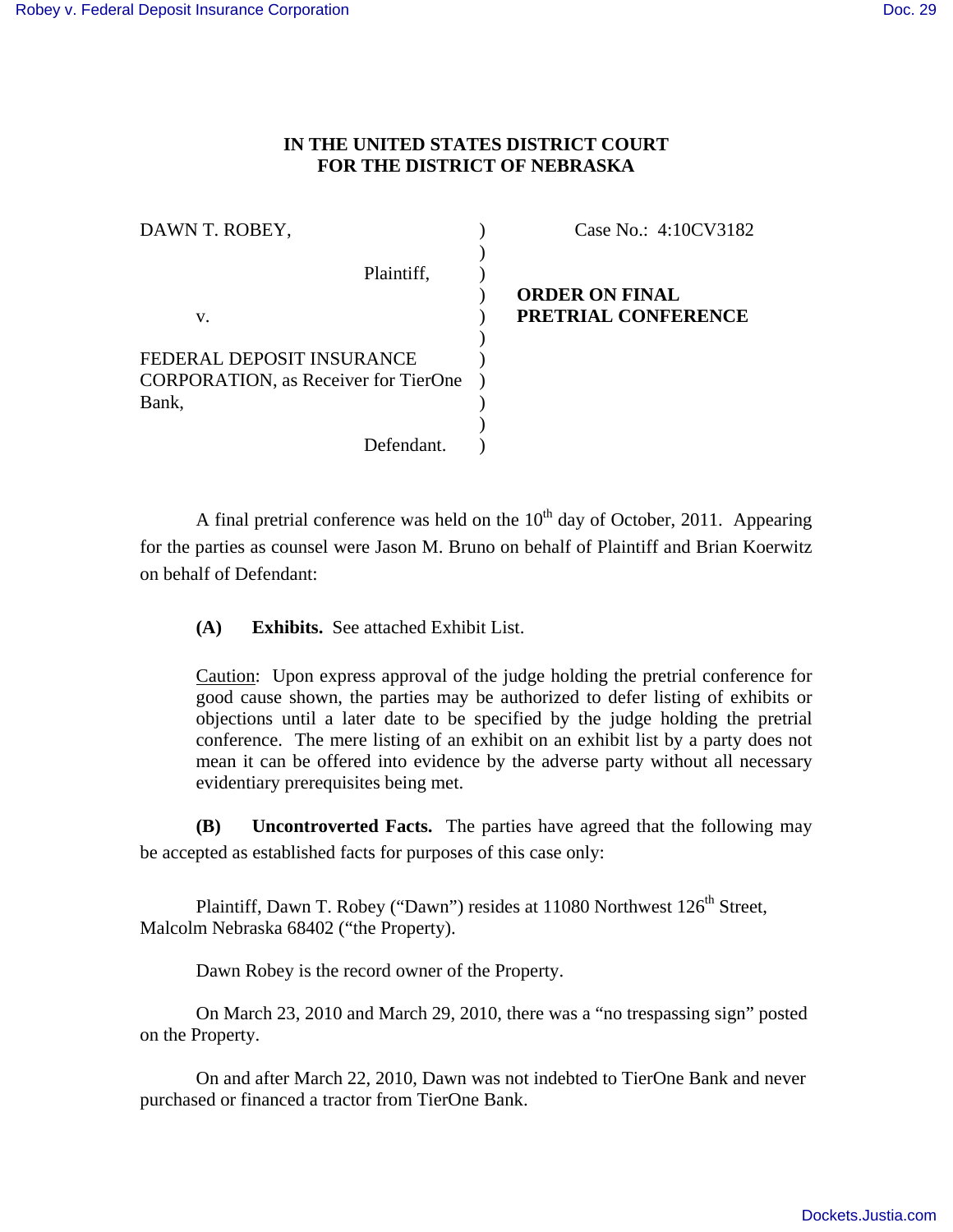TierOne Bank has never obtained a judgment or ruling from any Court against Dennis T. Robey in relation to a tractor or repossession of a tractor.

Dennis T. Robey never gave TierOne Bank or Defendant permission to contact Dawn.

Scott Allgood did not cause any physical damage to the Property.

**(C) Controverted and Unresolved Issues.** The issues remaining to be determined and unresolved matters for the court's attention are:

Whether Defendant committed a trespass on March 23, 2010.

Whether Defendant committed a trespass on March 29, 2010.

Whether Dawn Robey was assaulted on March 23, 2010.

Whether Defendant violated the Fair Debt Collection Practices Act.

Whether Defendant Dawn Robey is entitled to actual damages suffered, nominal damages, \$1,000.00 of statutory damages, costs, or reasonable attorney fees.

Whether any trespass by Scott Allgood was privileged. (Plaintiff will be submitting a brief on or before October 18, 2011 regarding whether this claim is an affirmative defense)

Whether Plaintiff suffered any damages to the extent there was a trespass.

Whether Plaintiff suffered any damages to the extent there was an assault.

Whether the Plaintiff suffered any damages as a result of any violation of the Fair Debt Collection Practices Act.

Whether TierOne Bank is a debt collector.

Whether Allgood Recovery is a debt collector.

Whether Scott Allgood was an agent of TierOne Bank.

Whether TierOne Bank had a security interest in a tractor that was purchased by CM Investments, LLC and Dennis Troy Robey and for which TierOne Bank provided the financing.

Whether the tractor was purchased by CM Investments, LLC, and Dennis Troy Robey for resale purposes.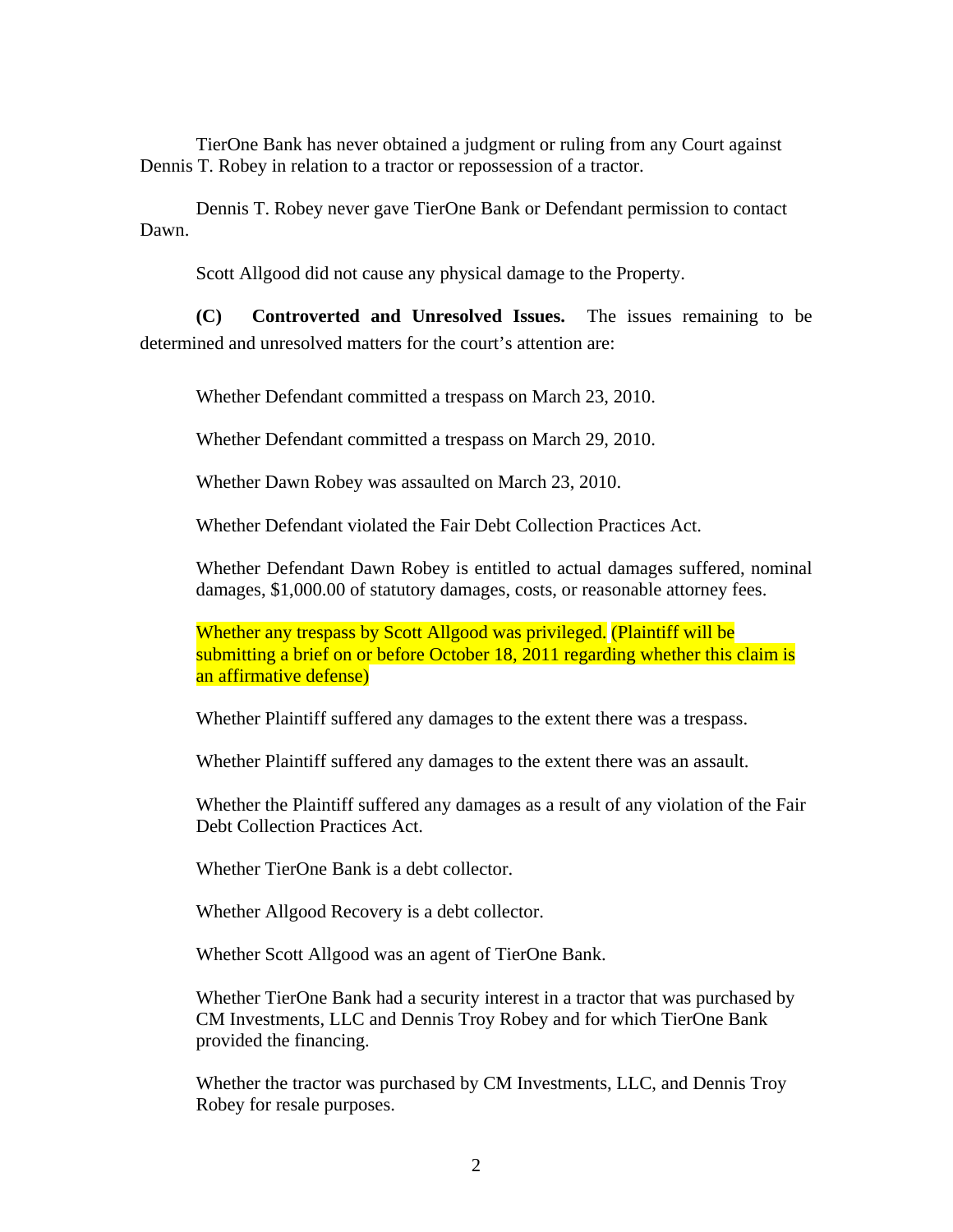Whether the Plaintiff's claims for violation of the Fair Debt Collection Practices Act are frivolous, and if so, whether Defendant is entitled to recover attorney's fees from the Plaintiff.

**(D) Witnesses.** All witnesses, including rebuttal witnesses, expected to be called to testify by plaintiff, except those who may be called for impeachment purposes as defined in NECivR 16.2(c) only, are:

[List names and complete addresses of all persons who will testify in person only. Such list shall identify those witnesses the party expects to be present and those witnesses the party may call if the need arises, and shall also identify, by placing an "(F)" following the name, each witness whose only testimony is intended to establish foundation for an exhibit for which foundation has not been waived.]

Dawn Robey 11080 Northwest 126<sup>th</sup> Street Malcolm, Nebraska 68402 Will Call and Be Present

Dennis T. Robey 11080 Northwest 126<sup>th</sup> Street Malcolm, Nebraska 68402 May Call if the Need Arises

 All witnesses expected to be called to testify by defendant, except those who may be called for impeachment purposes as defined in NECivR 16.2(c) only, are:

 Scott Allgood 621 W. Jennifer Drive Lincoln, NE 68521

 Todd McCain 1001 Mulder Dr. Lincoln, NE 68510

 Dennis T. Robey 11080 Northwest  $126<sup>th</sup>$  Street Malcolm, Nebraska 68402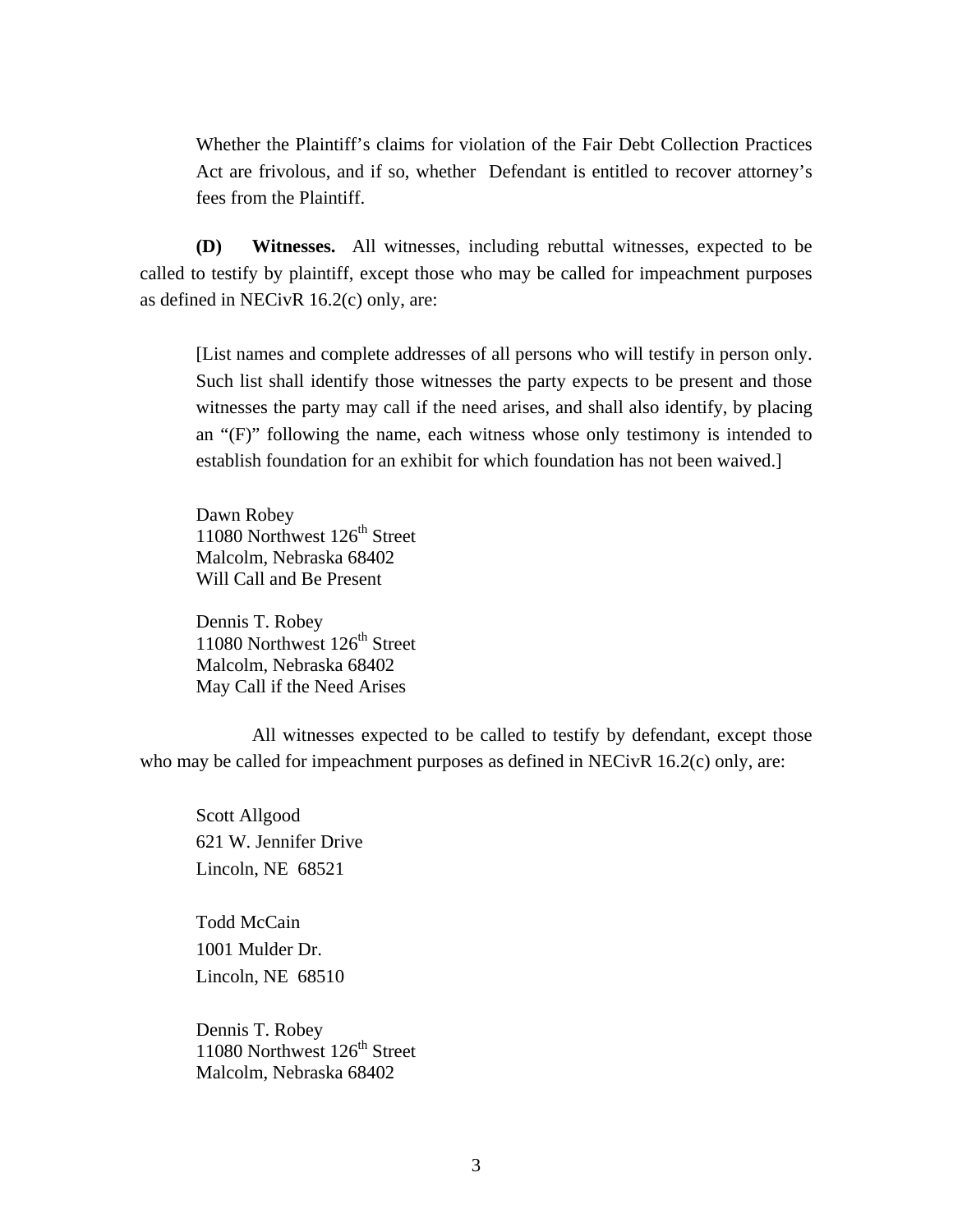The Defendant expects these witnesses to be present at trial and expects to call them to testify.

 It is understood that, except upon a showing of good cause, no witness whose name and address does not appear herein shall be permitted to testify over objection for any purpose except impeachment. A witness whose only testimony is intended to establish foundation for an exhibit for which foundation has not been waived shall not be permitted to testify for any other purpose, over objection, unless such witness has been disclosed pursuant to Federal Rule of Civil Procedure 26(a)(3). A witness appearing on any party's witness list may be called by any other party.

**(E) Expert Witnesses' Qualifications.** Experts to be called by plaintiff and their qualifications are:

Jason M. Bruno will offer an affidavit to verify costs and attorney fees incurred by Dawn. Jason M. Bruno is an attorney licensed to practice law and in good standing in the states of Nebraska, Arizona, Minnesota and Texas, the United States District Court for the District of Nebraska, the United States Tax Court, and the United States District Court for the District of Arizona.

Experts to be called by defendant and their qualifications are:

[Same instructions as above.]

**(F) Voir Dire.** Counsel have reviewed Federal Rule of Civil Procedure 47(a) and NECivR 47.2(a) and suggest the following with regard to the conduct of juror examination:

 Plaintiff and Defendant suggest Court voir dire followed by attorney voir dire. (20 minutes by each attorney).

**(G) Number of Jurors.** Counsel have reviewed Federal Rule of Civil Procedure 48 and NECivR 48.1 and suggest that this matter be tried to a jury composed of 9 members.

**(H) Verdict.** The parties will not stipulate to a less-than-unanimous verdict.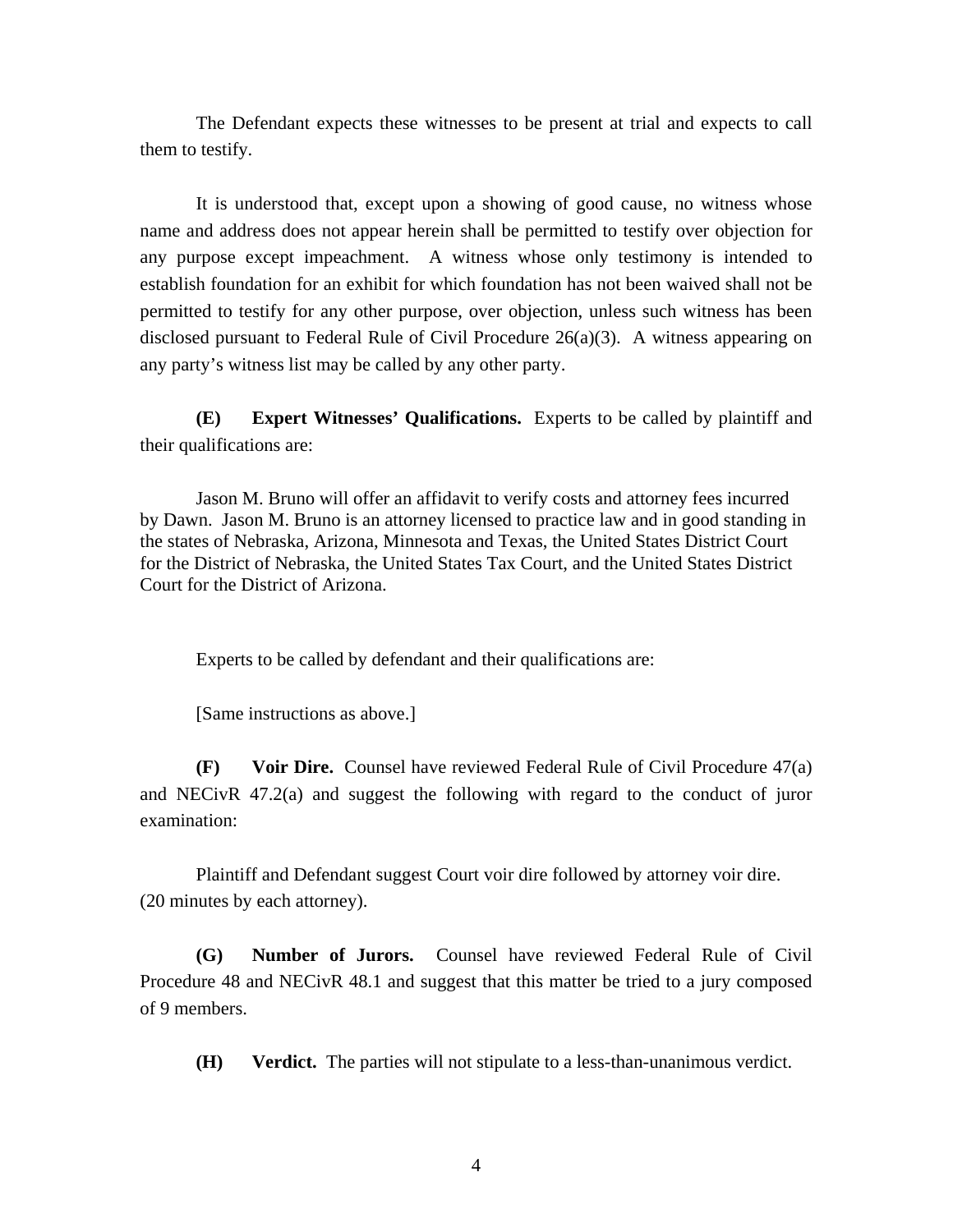**(I) Briefs, Instructions, and Proposed Findings.** Counsel have reviewed NECivR 39.2(a), 51.1(a), and 52.1, and suggest the following schedule for filing trial briefs, proposed jury instructions, and proposed findings of fact, as applicable:

Trial briefs, proposed jury instructions, and proposed findings of fact shall be filed four (4) working days before the first day of trial.

**(J) Length of Trial.** Counsel estimate the length of trial will consume not less than ½ day, not more than 1 day, and probably about ½ day.

**(K) Trial Date.** Trial is set for November 10, 2011.

/s/ Jason M. Bruno Jason M. Bruno, No. 23062 Sherrets Bruno & Vogt, LLC 260 Regency Parkway Drive, #200 Omaha, NE 68114 Telephone: 402-390-1112 Facsimile: 402-390-1163 jbruno@sherrets.com Attorney for Plaintiff

/s/ Brian S. Koerwitz Brian S. Koerwitz, No. 23655 Attorney for Defendant WOODS & AITKEN LLP 301 South 13th Street, Suite 500 Lincoln, NE 68508 Telephone: 402-437-8500 bkoerwitz@woodsaitken.com

BY THE COURT:

 s/Cheryl R Zwart\_ US Magistrate Judge